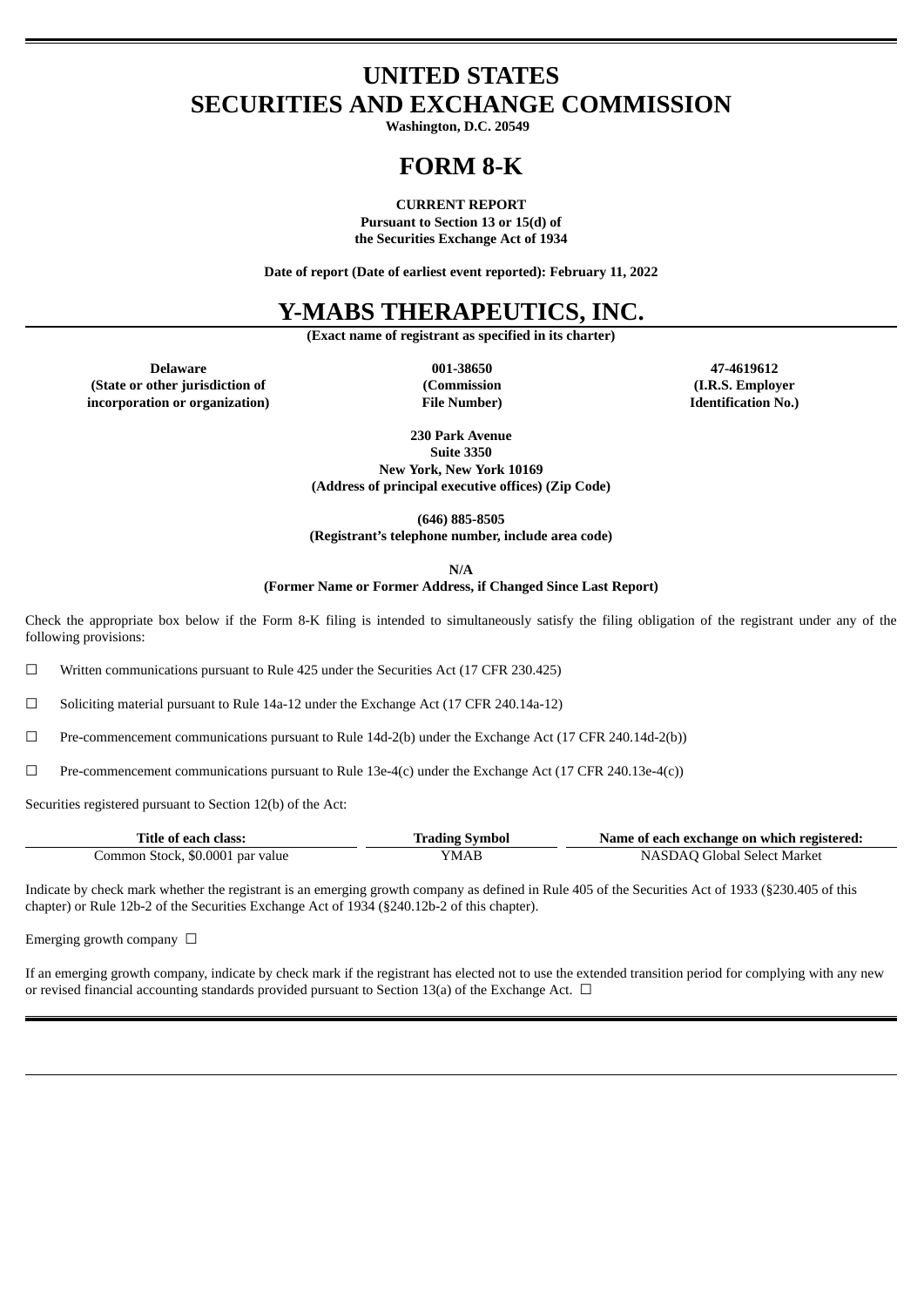## **Item 8.01. Other Events**

On February 11, 2022, Y-mAbs Therapeutics, Inc., (the "Company") issued a press release announcing completion of a Pre-Biologics License Application meeting with the U.S. Food and Drug Administration regarding omburtamab for the treatment of patients with CNS/leptomeningeal metastases from neuroblastoma. A copy of the press release is attached hereto as Exhibit 99.1.

The information furnished pursuant to Item 8.01 on this Form 8-K, including Exhibit 99.1 attached hereto, shall not be deemed "filed" for purposes of Section 18 of the Securities Exchange Act of 1934, as amended (the "Exchange Act"), or otherwise subject to the liabilities of that section, nor shall it be deemed incorporated by reference into any other filing under the Securities Act or the Exchange Act, except as expressly set forth by specific reference in such a filing.

## **Item 9.01. Financial Statements and Exhibits.**

(d) Exhibits

| <b>Exhibit No.</b> | <b>Description</b>                                                          |
|--------------------|-----------------------------------------------------------------------------|
| 99.1               | Press Release, dated February 11, 2022, issued by Y-mAbs Therapeutics, Inc. |
| 104                | Interactive Data File (embedded within the Inline XBRL document).           |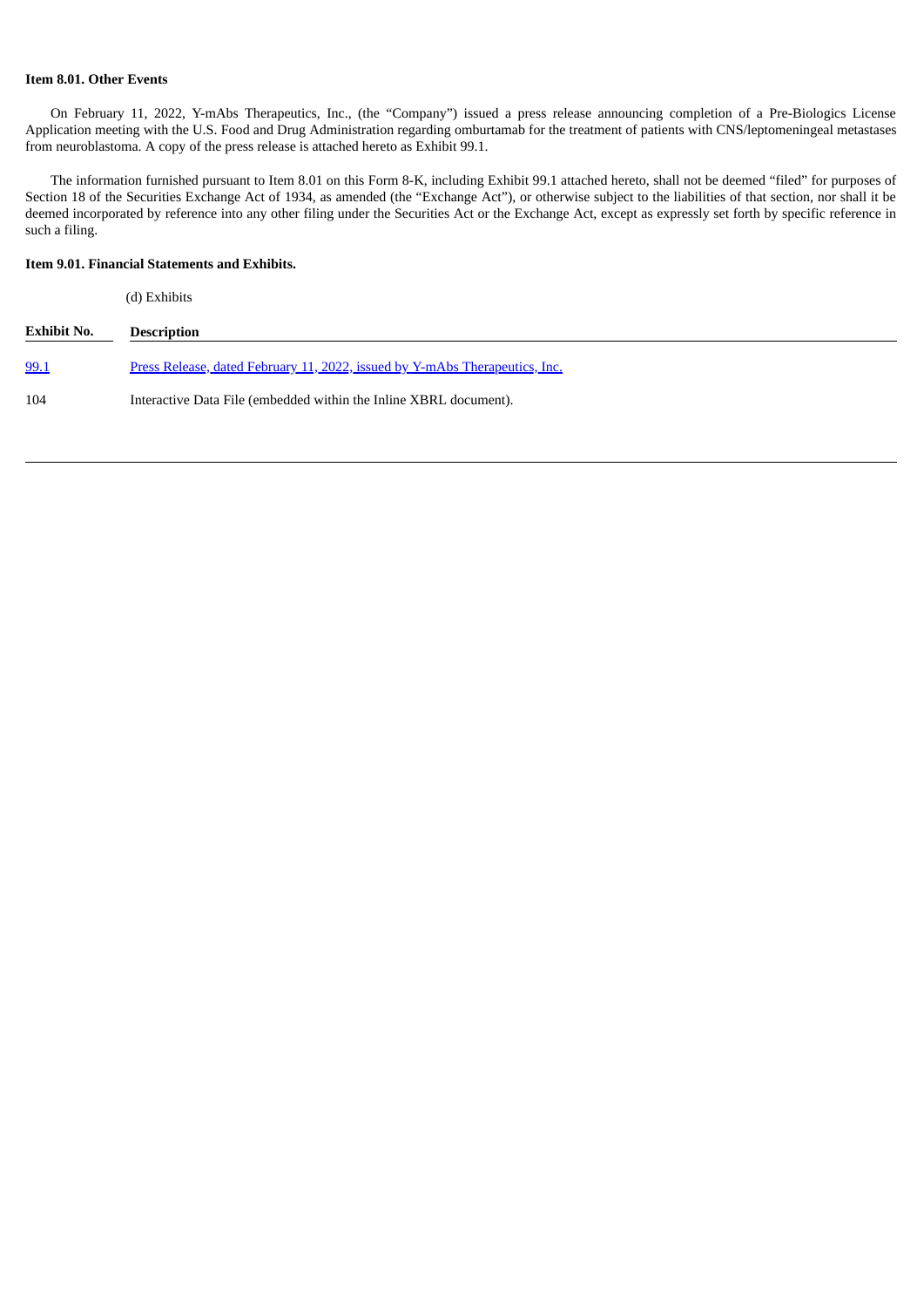## SIGNATURES

Pursuant to the requirements of the Securities Exchange Act of 1934, as amended, the registrant has duly caused this report to be signed on its behalf by the undersigned hereunto duly authorized.

Date: February 11, 2022 By: /s/ Thomas Gad

Y-MABS THERAPEUTICS, INC.

Thomas Gad Founder, Chairman, President and Head of Business Development & Strategy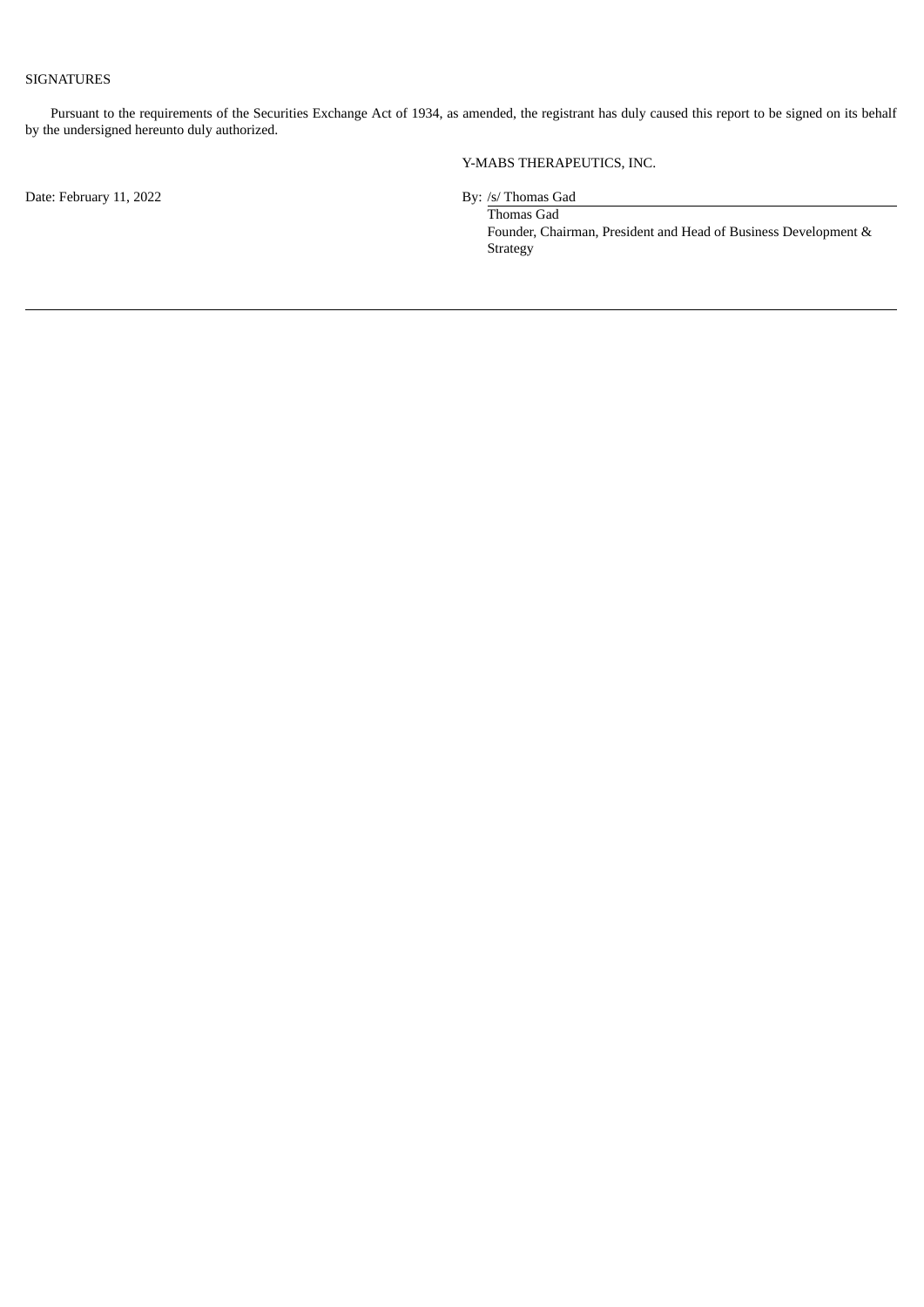

### <span id="page-3-0"></span>**Y-mAbs Announces Completion of Pre-BLA Meeting with FDA for Omburtamab**

New York, NY, February 11, 2022 (GLOBE NEWSWIRE) – Y-mAbs Therapeutics, Inc. (the "Company" or "Y-mAbs") (Nasdaq: YMAB) a commercialstage biopharmaceutical company focused on the development and commercialization of novel, antibody-based therapeutic products for the treatment of cancer, today announced that it recently completed a Pre-Biologics License Application ("pre-BLA") meeting with the U.S. Food and Drug Administration ("FDA") regarding a potential pathway for FDA approval of omburtamab for the treatment of patients with CNS/leptomeningeal metastases from neuroblastoma. The Company expects to resubmit the BLA for omburtamab by the end of the first quarter 2022.

A data readout from a single-center clinical study (Study 03-133) of omburtamab conducted at Memorial Sloan Kettering ("MSK"), where 107 evaluable patients with CNS/leptomeningeal metastases from neuroblastoma received up to two doses of radiolabeled omburtamab, showed that patients had a median survival of 50.0 months, with the final median not yet being reached. The Company intends to submit the complete clinical data package in the BLA and announce the data later this year.

"We are pleased with the outcome of the pre-BLA meeting for omburtamab providing a clear regulatory path forward for the resubmission of the BLA. We believe omburtamab has the potential to make a meaningful impact in addressing a substantial unmet medical need for children suffering from high-risk neuroblastoma brain tumors and may potentially add an important treatment option to doctors and families facing this diagnosis," said Thomas Gad, founder, Chairman and President.

Dr. Claus Moller, Chief Executive Officer further notes, "We believe that we can resubmit the omburtamab BLA by the end of the first quarter 2022. We have been working closely with the agency to get to this point, and we will be applying for full approval. I am very grateful to the FDA and my team for the high-level constructive collaboration that has been exercised to get to this pivotal point."

Researchers at MSK developed omburtamab, which is exclusively licensed by MSK to Y-mAbs. As a result of the licensing arrangement, MSK has institutional financial interest related to the compound.

### **About Y-mAbs**

Y-mAbs is a commercial-stage biopharmaceutical company focused on the development and commercialization of novel, antibody-based therapeutic products for the treatment of cancer. The Company has a broad and advanced product pipeline, including one FDA approved product, DANYELZA® (naxitamab-gqgk), which targets tumors that express GD2, and one pivotal-stage product candidate, omburtamab, which targets tumors that express B7-H3.